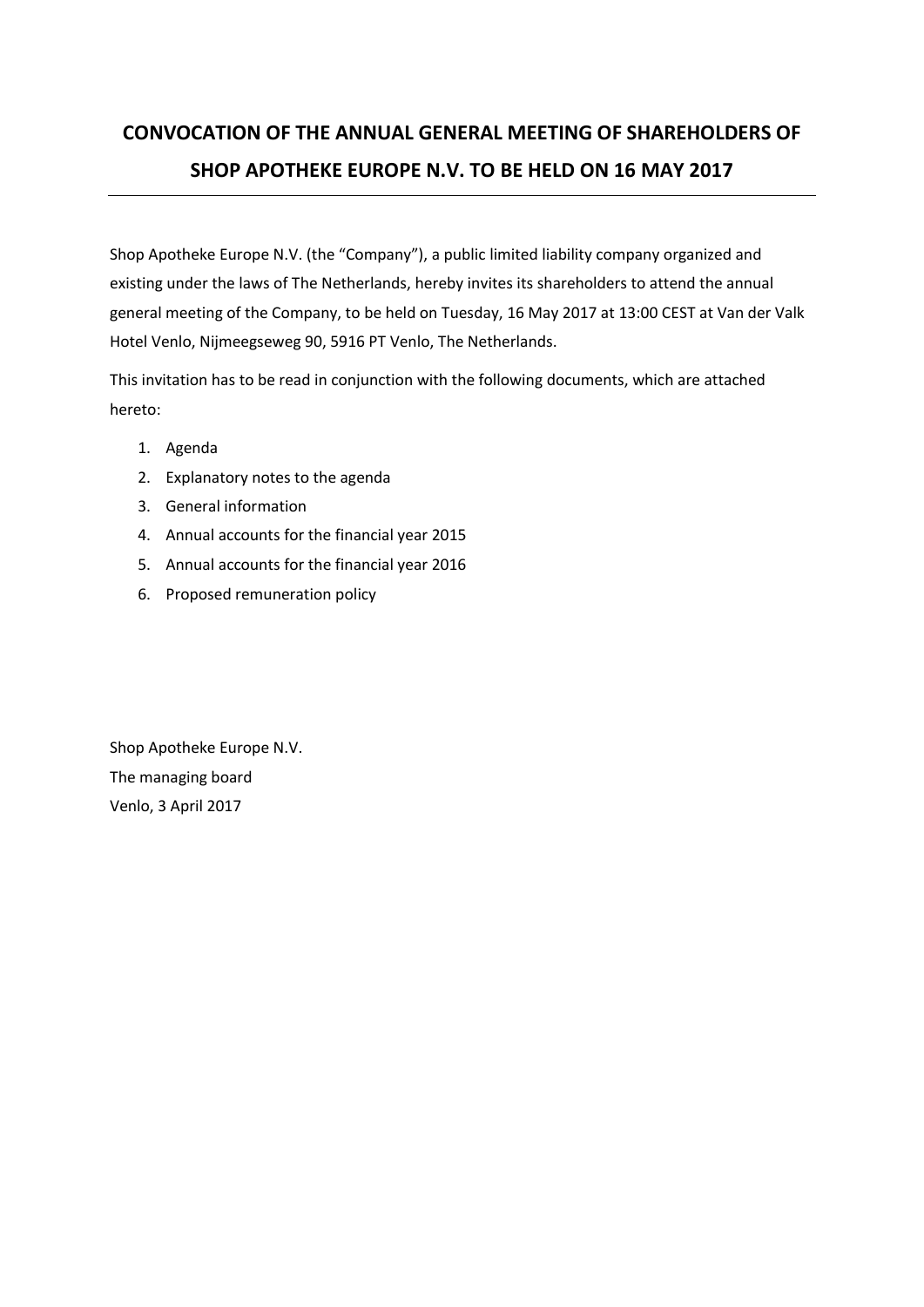# **1. AGENDA**

- 1. Opening.
- 2. Annual reports for the financial years 2015 and 2016 (*discussion item*).
- 3. Adoption of the annual accounts for financial year 2015 (*voting item*).
- 4. Adoption of the annual accounts for financial year 2016 (*voting item*).
- 5. Proposal to allocate the results of financial years 2015 and 2016 (*voting item*).
- 6. Discharge from liability of the members of the managing board for the performance of their duties during the past financial year (*voting item*).
- 7. Discharge from liability of the members of the supervisory board for the performance of their duties during the past financial year (*voting item*).
- 8. Remuneration policy of the members of the managing board and the supervisory board:
	- a. confirmation of the existing remuneration of the members of the supervisory board (*voting item*); and
	- b. adoption and implementation of the remuneration policy of the members of the managing board in 2017 (*voting item*).
- 9. Appointment of BDO Audit & Assurance B.V., Eindhoven, as external auditor of the Company for the financial year ending 31 December 2017 (*voting item*).
- <span id="page-1-0"></span>10. Designation of the managing board as the corporate body authorised to:
	- a. issue shares and/or grant rights to acquire shares (*voting item*); and
	- b. restrict or exclude the pre-emptive rights upon the issue of shares and/or the granting of rights to acquire shares as described under item [10.a.](#page-1-0) (*voting item*).
- 11. Authorisation of the managing board to acquire shares in the Company's own share capital (*voting item*).
- 12. Questions and any other business.
- 13. Closing.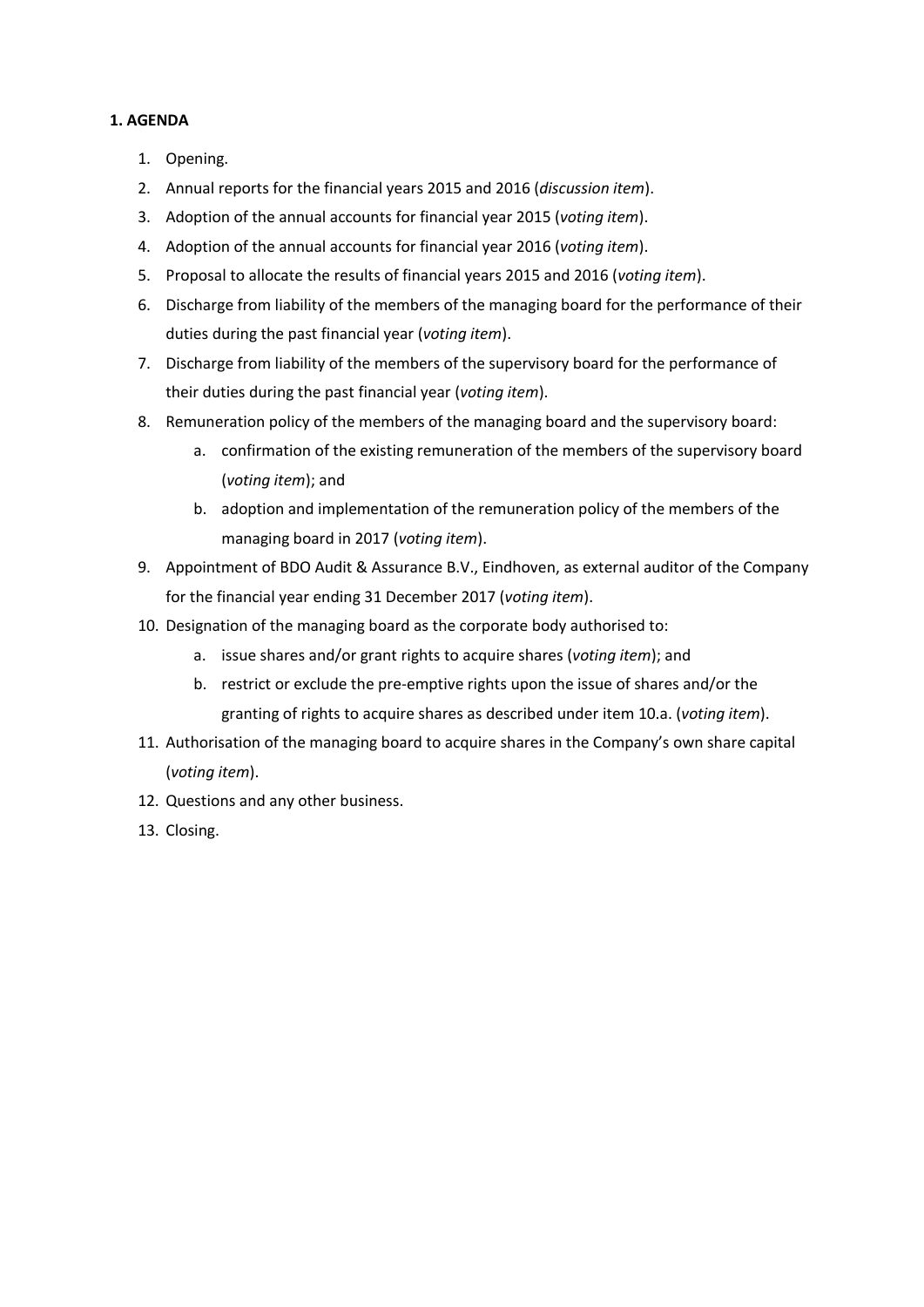# **2. EXPLANATORY NOTES TO THE AGENDA**

## **Proposal 2:**

The managing board of the Company (the "Managing Board") will give a presentation on the performance of the Company in 2015 and 2016. The shareholders will then be invited to a discussion.

# **Proposal 3:**

It is proposed to adopt the annual accounts 2015. A legal demerger (*juridische afsplitsing*) of EHS Europe Health Services B.V. resulted in the incorporation of Shop Apotheke Europe B.V. on 30 September 2015. Shop Apotheke Europe B.V. was converted into a public limited company (*naamloze vennootschap*) on 23 September 2016. Subsidiaries were acquired as part of the carve-out under common control. On 17 January 2017, the members of the Managing Board and the supervisory board of the Company (the "Supervisory Board") signed the annual accounts 2015 of Shop Apotheke Europe B.V. drawn up by the Managing Board. Deloitte Accountants B.V., the Company's external accountant, has issued an auditor's report with an unqualified audit opinion, which is included in the annual accounts for the financial year 2015. In order not to jeopardise the confidentiality of the IPO, the annual accounts 2015 could not be adopted in 2016.

## **Proposal 4:**

It is proposed to adopt the annual accounts 2016. On 24 March 2017, the members of the Managing Board and the Supervisory Board signed the annual accounts 2016 drawn up by the Managing Board. The annual accounts were published on 27 March 2017 and are submitted for adoption by the general meeting in this annual general meeting. Deloitte Accountants B.V., the Company's external accountant, has issued an auditor's report with an unqualified audit opinion, which is included in the annual accounts for the financial year 2016. The report of the Supervisory Board is also included in the annual accounts for the financial year 2016.

## **Proposal 5:**

It is proposed to allocate the results for the financial year 2015 to the Company's accumulated net loss.

It is proposed to allocate the results for the financial year 2016 to the Company's accumulated net loss.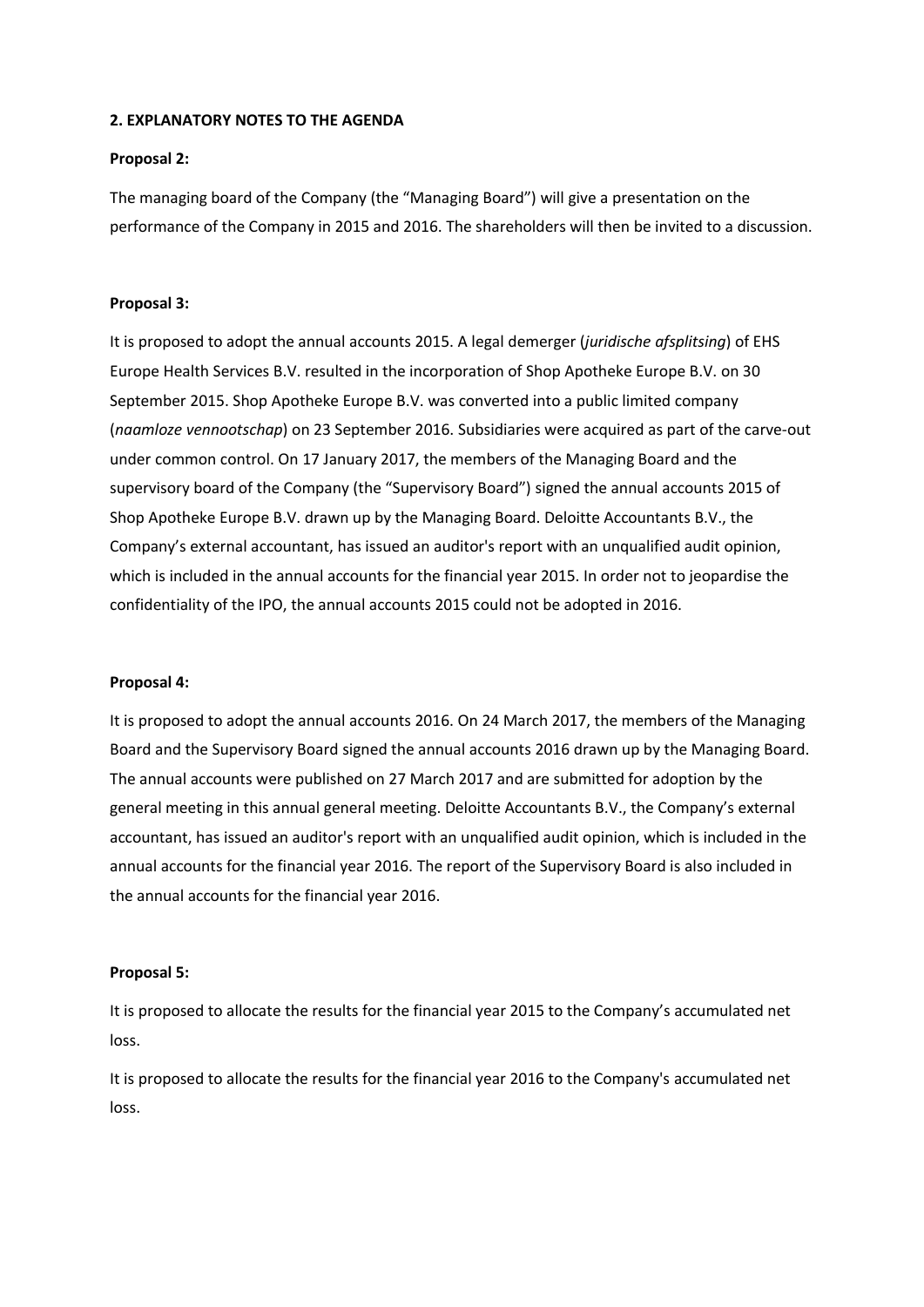#### **Proposals 6 and 7:**

The discharge of the members of the Managing Board and the discharge of the members of the Supervisory Board are two separate items on the agenda. It is proposed to grant discharge to the members of the Managing Board for the management and conducted policy during the financial year 2016, insofar as the performance of such duties is disclosed in the annual accounts 2016 or has otherwise been disclosed to the general meeting. It is also proposed to grant discharge to the members of the Supervisory Board for their supervision on the (policies of) the Managing Board and the general course of affairs of the Company and its affiliated business during the financial year 2016, insofar as the performance of such duties is disclosed in the annual accounts 2016 or has otherwise been disclosed to the general meeting.

#### **Proposal 8:**

#### **8.a.**

On 22 September 2016, the shareholders of Shop Apotheke Europe B.V. determined and approved that the remuneration of the members of the Supervisory Board is as follows: (a) the chairman of the Supervisory Board receives an annual retainer of EUR 30,000 for his/her services, (b) all other members of the Supervisory Board each receive EUR 20,000 annually for their services as of the date of their appointment and (c) any extraordinary travel expenses incurred by the members of the Supervisory Board when performing their services for the Company will be reimbursed by the Company. Given that the Company is now a listed entity, it is proposed to confirm the aforementioned existing remuneration of the members of the Supervisory Board.

# **8.b.**

Pursuant to the Dutch Civil Code, the Company is required to inform the general meeting about the implementation of the remuneration policy for the Managing Board during the past financial year. The remuneration report for the Managing Board for the financial year 2016 is included in the Company's annual report 2016. The remuneration of the Managing Board had been determined by the shareholders of EHS Europe Health Services B.V. in 2012-2014 and by the shareholders of Shop Apotheke Europe B.V. since its incorporation in 2015. It is proposed to adopt and implement the proposed remuneration policy for the members of the Managing Board for the financial year 2017.

## **Proposal 9:**

It is proposed to appoint BDO Audit & Assurance B.V., Eindhoven, The Netherlands, as the external auditor charged with the auditing of the annual accounts for the financial year 2017.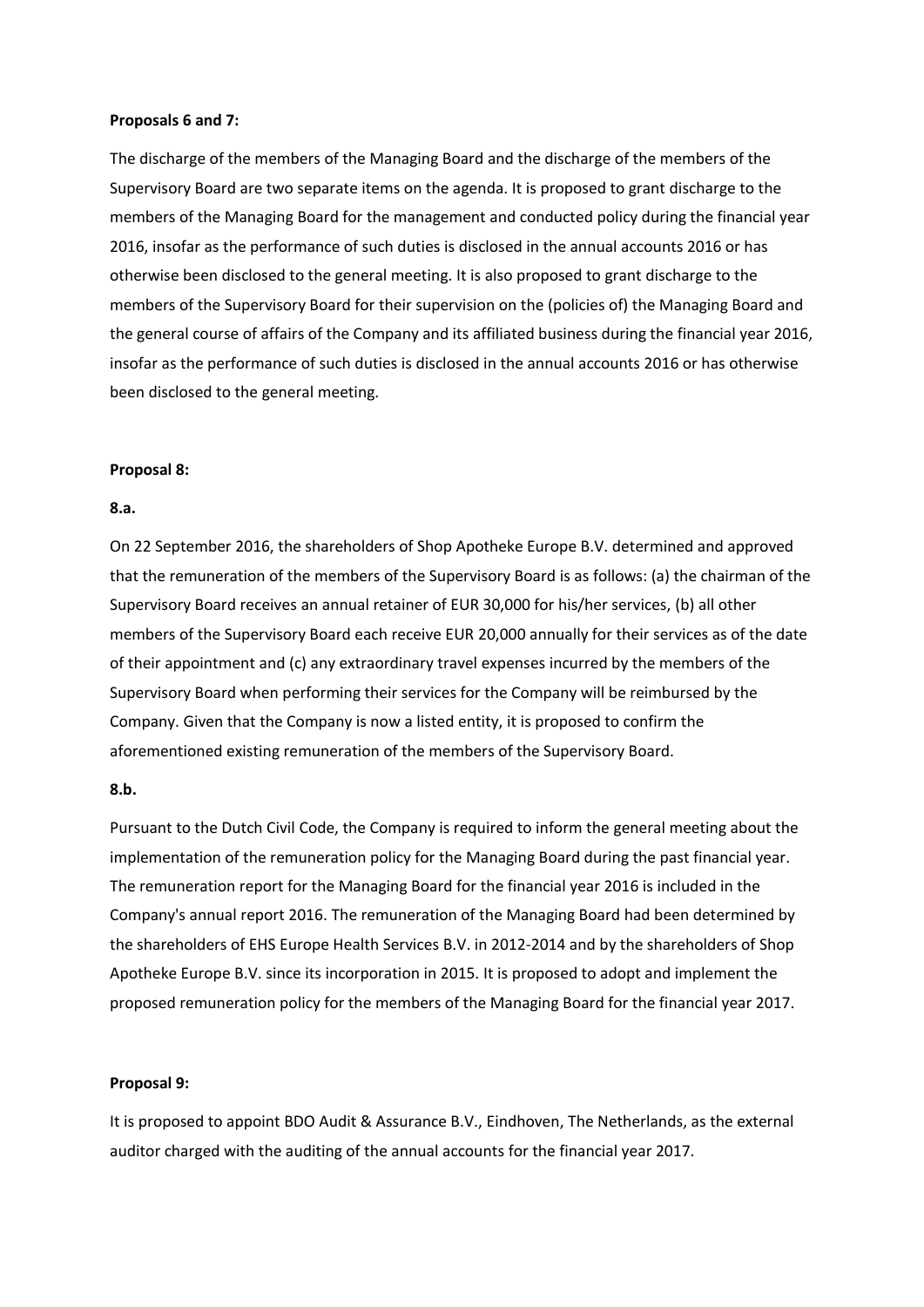## **Proposal 10:**

## **10.a.**

It is proposed that the general meeting appoints the Managing Board for a period of five years as from the date of this meeting (i.e. up to and including 15 May 2022) as the corporate body authorised to issue shares and grant rights to acquire shares, up to a maximum of 20% of the total number of issued shares outstanding on 1 January 2017, subject to the approval of the Supervisory Board.

#### **10.b.**

It is proposed that the general meeting appoints the Managing Board for a period of five years as from the date of this meeting (i.e. up to and including 15 May 2022) as the corporate body authorised to restrict and exclude the pre-emptive rights accruing to shareholders in respect of the issue of shares or the granting of rights to acquire shares as described in item 10.a., subject to the approval of the Supervisory Board.

## **Proposal 11:**

It is proposed that the general meeting authorises the Managing Board to repurchase shares, on the stock exchange or otherwise, for a period of 18 months as from the date of this meeting (i.e. up to and including 15 January 2019), up to a maximum of 10% of the total number of issued shares outstanding on 1 January 2017, provided that the Company will not hold more shares in treasury than a maximum 10% of the issued and outstanding share capital at any given time. The repurchase can take place at a price between the nominal value of the shares and the weighted average price on the Xetra trading venue at the Frankfurt Stock Exchange for five trading days prior the day of purchase plus 10%. This price range enables the Company to adequately repurchase its own shares, also in volatile market conditions.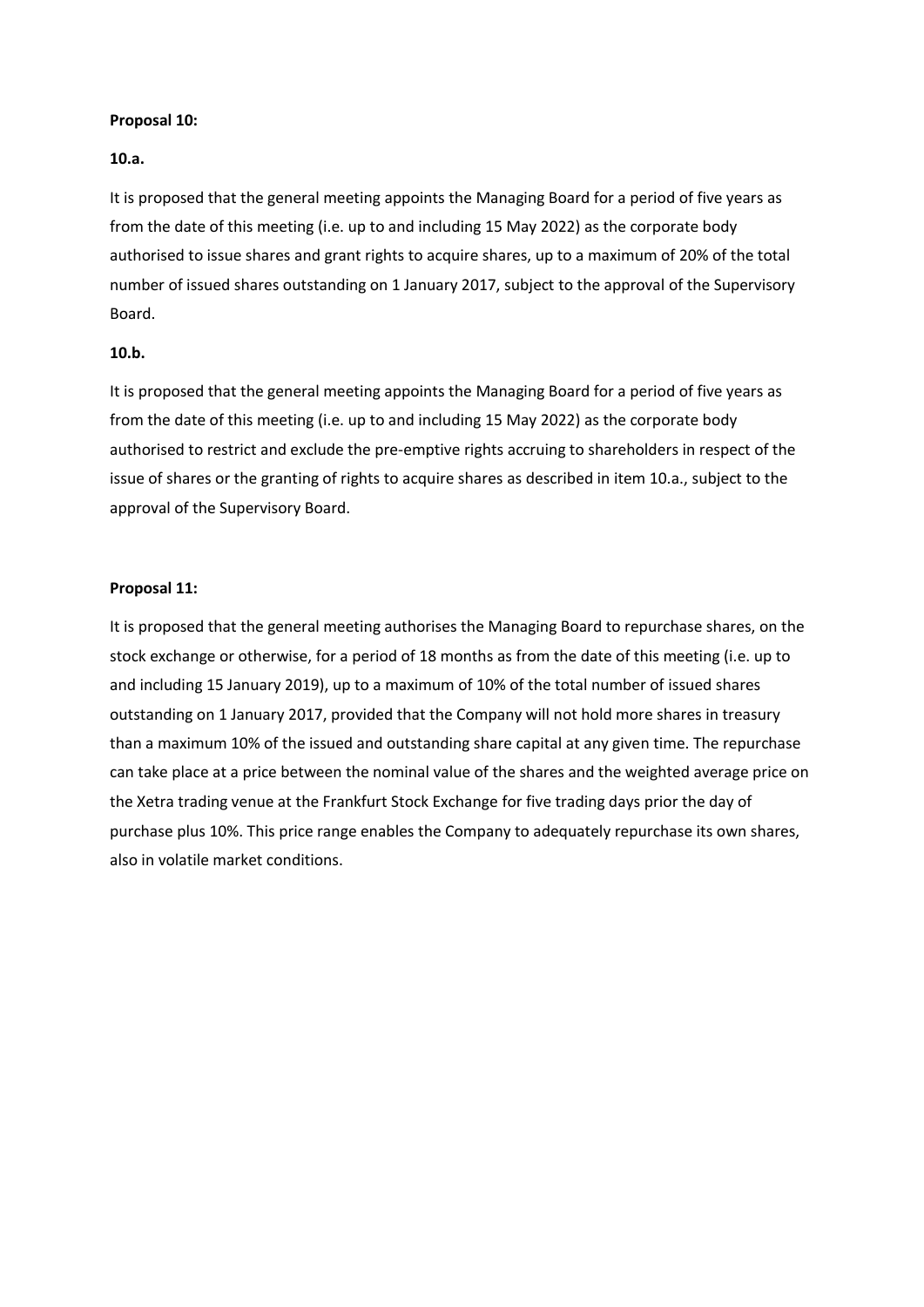## **3. GENERAL INFORMATION**

#### *Meeting Documents*

The agenda and explanatory notes thereto, the annual reports and the annual accounts for the financial years 2015 and 2016 including the remuneration policy are available on the Company's website as from today [\(http://shop-apotheke-europe.com\)](http://shop-apotheke-europe.com/). Copies of the aforementioned documents are available to shareholders free of charge. If you wish to receive copies, please contact Dr. Ulrich Wandel, tel. +31 77 850 6117 or email: [ulrich.wandel@shop-apotheke.com.](mailto:ulrich.wandel@shop-apotheke.com) These documents are also available for review by shareholders at the Company's offices at Dirk Hartogweg 14, NL-5928 LV Venlo, The Netherlands.

# *Record date*

The Managing Board has determined that persons entitled to participate in and vote at the annual general meeting on **Tuesday, 16 May 2017** shall be those persons who, after all changes have been processed, have these rights on **Tuesday, 18 April 2017** (the "Record Date") **at 18:00 CEST** and are registered as such in one of the designated registers, provided that those persons have registered for the meeting in time in accordance with the provisions below.

#### *Registration for attendance in person*

Shareholders who wish to attend the annual general meeting are required to notify Better Orange IR & HV AG via fax +49 (0)89 889690655 or via email [shop-apotheke@better-orange.de](mailto:shop-apotheke@better-orange.de) through their bank or stockbroker. Notification can take place as from **Wednesday, 19 April 2017** until **18:00 CEST on Wednesday, 10 May 2017** at the latest. For this purpose, the intermediary that has registered the shares shall, no later than **13:00 CEST on Thursday, 11 May 2017** issue a statement to Better Orange IR & HV AG via fax +49 (0)89 889690655 or via emai[l shop-apotheke@better-orange.de](mailto:shop-apotheke@better-orange.de) that the shares were registered in the name of the holder thereof on the Record Date. Subsequently the shareholder will receive a proof of registration which will also serve as an admission ticket for the annual general meeting. In addition, the intermediaries are requested to include the full address details of the relevant shareholders in order to be able to verify the shareholding on the Record Date in an efficient manner.

#### *Proxy voting*

Shareholders who are entitled to attend the meeting pursuant to the above provisions and choose to be represented shall, in addition to the registering for the annual general meeting as described above, give a third party or a person designated by the Company a duly signed proxy to represent